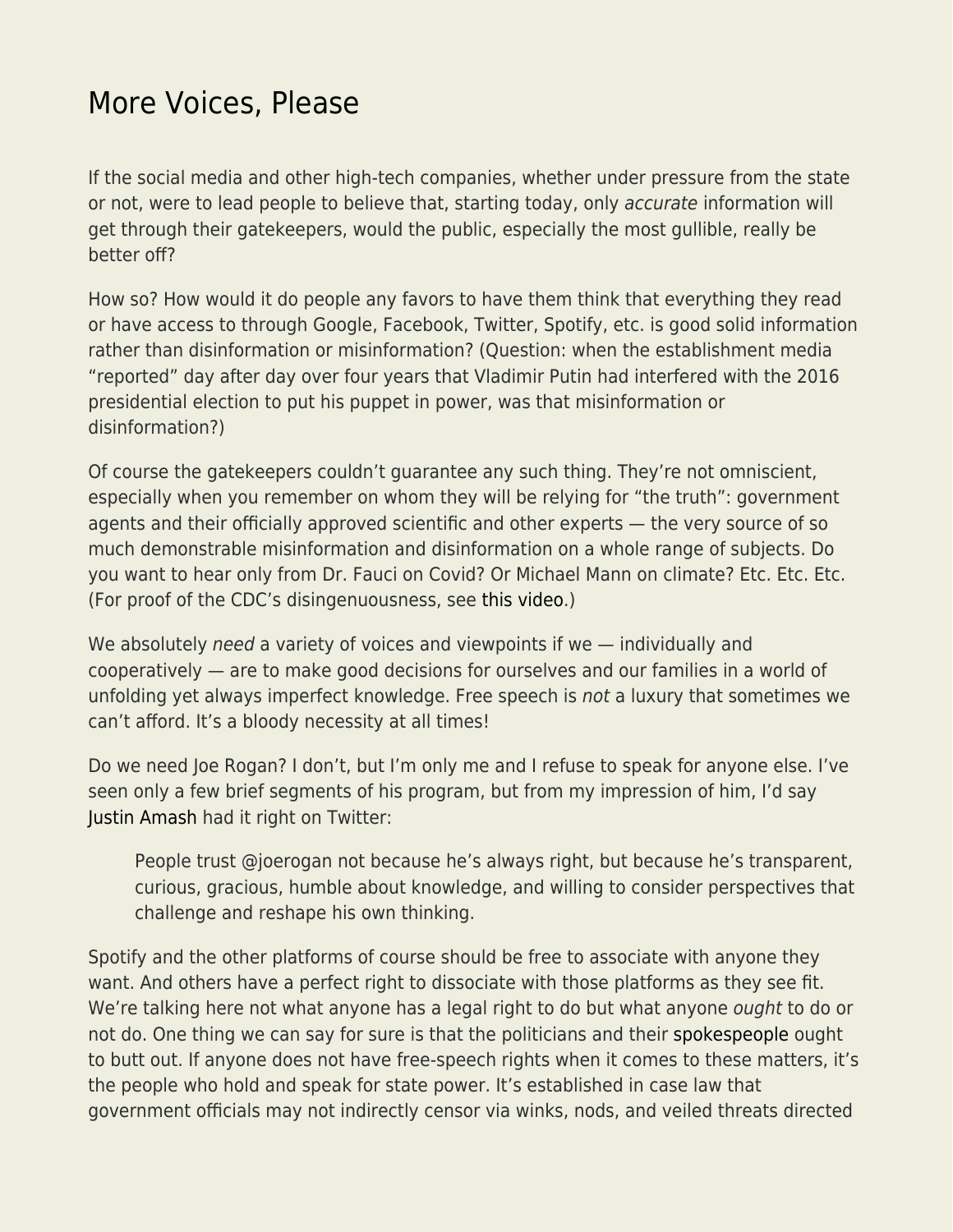at private companies. (See Glenn Greenwald's video [commentary](https://youtu.be/g_uSPwYiVFs).)

By the way, if you're watching Joe Rogan for medical or diet or any kind of specialized advice that you can unblinkingly accept and act on, I've got news for you: you have bigger problems than a free-wheeling internet.

A further-by-the-way: it is absurd that certain words are simply unspeakable under any circumstances, as though we lived when people believed they could cast spells on others. There is a world of difference between directly using a slur word (as the word using is usually meant) and discussing how other people have used it. Would it really be impossible for a college English department to have a class on the history of taboo words? Is this society going crazy? If you treat young people, including college students, like babies, they might never grow up. An effective immune system, including the psychological immune system, cannot develop robustness — or antifragility — if it never is stressed.

And that brings up an important related matter. If people are so stupid that we can't have Rogan and others freely doing what they want online, why are those same stupid people urged to vote every two, four, and six years? It was Frédéric Bastiat who wondered how people could be such idiots every day of the year except election day. To be consistent, those who would suppress speech should be honest and come out against representative democracy. At least their story would have some coherence — but not entirely. Because we might have to wonder how they managed to get out of the Platonic shadowy cave the rest of us are stuck in. But never mind that.

Look at how the enemies of free speech want to have it both ways. If you point out that Fauci has said different things at different times, they will say, "Of course! What's wrong with that? Fauci learned new facts as time went on, changed his positions, and updated the public."

But there's more to the story than that. Imagine that at time t Fauci says that vaccines will keep you from getting Covid. Then at t' he says, "Correction. You can still get it, although not as bad as you would have if you were unvaccinated." What's left out of this account is that at  $t$ , other people  $-$  credentialed people  $-$  had offered reasons to question Fauci's claim. If the would-be censors had had their way, the doubters would have been silenced for trafficking in disinformation. No one would have heard that Fauci's t statement might have been misleading or incomplete. We would have had to wait until t' to learn from Fauci himself that his earlier claims were ["inoperative."](https://featuredcontent.psychonomic.org/all-previous-statements-are-inoperative-remembering-politicians-flip-flops/)

That sort of thing would be dangerous anytime, but it's especially so in a pandemic, when new facts come to light daily and even hourly.

Can life in a sea of free and conflicting voices be confusing? Hell, yeah. But you know what's worse? One Official Voice. That's essentially what we had in the golden era of three